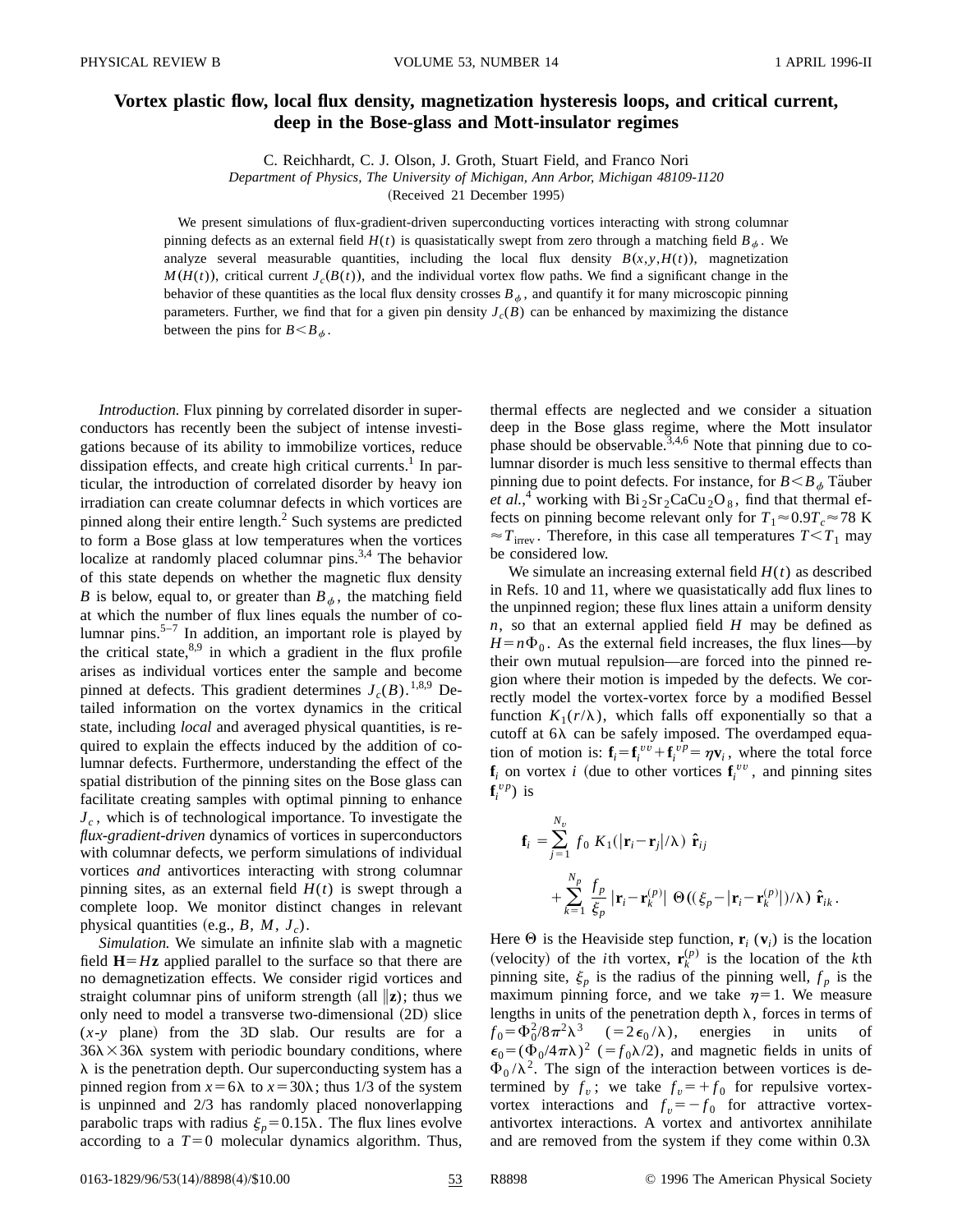

FIG. 1. Magnetic flux density profiles,  $B(x, H(t))$  =  $(36\lambda)^{-1} \int_0^{36\lambda} dy B(x, y, H(t))$ , for a  $36\lambda \times 36\lambda$  system with a  $24\lambda \times 36\lambda$  region (the actual sample) containing 864 pinning sites with  $f_p = 2.5f_0$ , and  $\xi_p = 0.15\lambda$ . Here  $B_{\phi} = 1.0 \Phi_0 / \lambda^2 = 864 \Phi_0 / \lambda^2$ ( $36\lambda \times 24\lambda$ ). For the initial ramp-up phase in (1) a total of 2600 vortices are added, so the maximum external field is 2.0  $\Phi_0 / \lambda^2 \approx 2600 \Phi_0 / (36\lambda \times 36\lambda)$ . In (2) the field is ramped down and then reversed to a final value of  $-2.0 \Phi_0 / \lambda^2$ . Finally in (3), the field is brought up to 2.0  $\Phi_0 / \lambda^2$ . A large gradient in *B* can be seen for  $|B| < B_\phi$ .

of one another. For columnar pinning the condensation energy is  $\epsilon_0 = (\Phi_0/4\pi\lambda)^2$ , which can be related to the maximum pinning force  $f_p$  to give  $f_p/f_0 = \lambda/\xi_p = \lambda/0.15\lambda \approx 7$ . However the measurable quantities of the system do not change for pinning forces greater than  $2.0f_0$ . We systematically vary one parameter such as the density of pins  $n_p$ , pinning strength  $f_p$ , or the spatial distribution of pinning, while keeping the other parameters fixed. Previous simulations of flux-gradient-driven vortices $10,11$  considered situations where  $B \leq B_{\phi}$  and  $f_p/f_0 \leq 1$  and found a  $J_c(H)$  dependence as 1/*H*. This corresponds to the experimentally common situation described by the Kim model.<sup>9</sup> However, when we consider very strong columnar pins  $(f_p/f_0 > 2.0)$ we find a very different behavior.

*Flux profiles.* From the location of the vortices, we compute their local density  $B(x, y, H(t))$  and profile  $B(x, H(t))$ inside the sample. Figure 1 shows a typical example of  $B(x)$  for a hysteresis loop. When  $|B| \leq B_{\phi}$ , the gradient of the flux profile (i.e., the current  $J_c$ ) is very large. Above  $B_{\phi}$  we see an abrupt change in the flux profile to a much shallower slope. As the external field is ramped still higher, the slope of *B* decreases gradually. These results are very similar to those observed experimentally<sup>7,12</sup> for samples with columnar pins as the local field is increased beyond  $B_{\phi}$  and quite different from the ones seen in other types of samples  $(e.g., Refs. 9, 10, and 11).$  Such results have been interpreted in terms of a change in the pinning force: when  $B \leq B_{\phi}$  the vortices are pinned at individual defects, and when  $B > B_{\phi}$ many vortices are pinned at interstitial sites due to the repulsion from the defect-pinned vortices. $5,6,7$ 

To give a more microscopic idea of the behavior in this system, in Figs.  $2(a)$ – $(c)$  we present snapshots of the positions of the pins and the vortices in an  $8\lambda \times 8\lambda$  region of the sample (while the external field is gradually increased). The vortices are entering from the left of the figures and thus there is a flux gradient in the three frames. In Fig.  $2(a)$ , most of the vortices are pinned at defects; only two (located near other defect-pinned flux lines) are at interstitial sites. Since most of the vortices at these low fields are trapped by defects, the effective pinning force is very high and hence, as seen in Fig. 1, the flux gradient for low fields is quite steep. In Fig. 2(b), near  $B_{\phi}$ , a greater fraction of interstitially pinned vortices is present, producing a much lower flux gradient. The fact that unoccupied pins are typically located very close to occupied pins indicates that many unoccupied pins are being ''screened'' by the vortex repulsion from the occupied pins. Also, because of the flux gradient, there are more interstitially pinned vortices near the left of the figure than the right. Thus, the presence of a flux gradient limits the number of accessible pinning sites, when these sites are randomly distributed. Finally in Fig. 2(c), above  $B_{\phi}$ , the flux gradient is small and hence the effective pinning force is low. Here a large number of vortices are weakly trapped at interstitial sites and the majority of the defects are now occupied by vortices. In the lower left corner a small domain of triangularly-arranged vortices can be seen—indicating that the vortex-vortex repulsion is starting to dominate over the vortex-pin attraction.

*Magnetization loops and critical current.* From the microscopic vortex dynamics of individual vortices described above, we can compute macroscopic measurable quantities. In particular, we quantify the vortex behavior described above, as the field is brought through  $B_{\phi}$ , by measuring  $M(H)$  and  $J_c(B)$  for samples with different pinning parameters [see Fig. 3]. For instance, the effect of changing the matching field  $B_{\phi}$  is examined in Figs. 3(a) and (b) by fixing  $f_p$  at 2.5 $f_0$  and changing the pin density  $n_p$ . For all the cases we considered, the width of the magnetization curve is much broader when  $|B| < B_{\phi}$ , falling off very rapidly when  $B > B_{\phi}$ .<sup>7,13</sup> Figure 3 shows the enhancement of *J<sub>c</sub>*(*B*), for  $B \leq B_{\phi}$ , as the field is swept. We obtain  $J_c(B)$  directly from the flux density profiles using Maxwell's equation  $dB/dx = \mu_0 J$ . For a fixed field *H*, we average the slope of *B* over the entire sample. In all cases the enhancement of



FIG. 2. An  $8\lambda \times 8\lambda$  region of the  $24\lambda \times 36\lambda$ sample studied in Fig. 1. The vortices enter from the left edge of each frame (which corresponds to the sample edge). Panels  $(a)$ ,  $(b)$ , and  $(c)$  correspond to  $B/B_{\phi} \approx 0.3$ , 1.0, and 1.6, respectively, of the ramp up phase in Fig. 1. Pinning sites are indicated by open circles, while the eastbound vortices are shown as filled dots.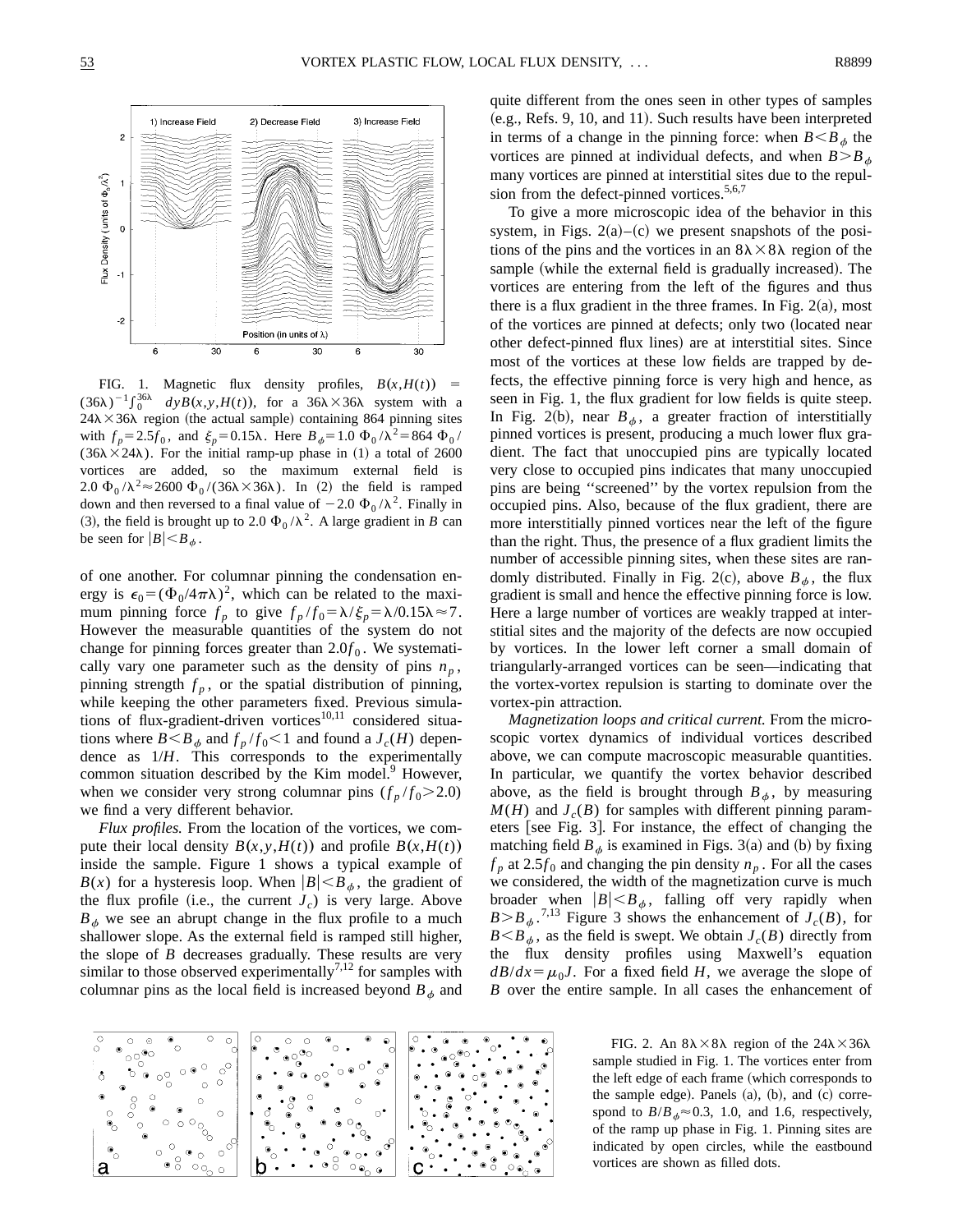

We next examine the effect of varying the pinning force from  $f_p = 0.3 f_0$  to  $f_p = 5.0 f_0$  [see Figs. 3(c) and (d)]. There is little change in  $M(H)$  and  $J_c(B)$  as the pinning force is increased from  $f_p = 2.5f_0$  to  $f_p = 5.0f_0$ . This reflects the fact that once vortices are trapped strongly enough, so that they cannot be unpinned, any further increase in the pinning strength does not significantly affect  $M(H)$  and  $J_c(B)$ . As the pinning force is decreased in Fig.  $3(c)$ , the width of the magnetization loop narrows. A sudden drop in  $M(H)$  near  $B_{\phi}$  is no longer observed when the pinning force from the individual defects becomes on the order of the interstitial pinning force (when  $f_p \sim f_0/2$ ). This behavior is emphasized in Fig. 3(d) (where  $B_{\phi} = \Phi_0/\lambda^2$ ) for  $J_c(B)$ . At the lowest pinning strengths [bottom curve in Fig. 3 $(d)$ ], only a small increase in  $J_c(B)$  can be seen when  $|B| \leq B_{\phi}/3$ , and not when  $|B| < B_{\phi}$  as in the strongly pinned cases (top two curves, where  $f_p \ge 2.0 f_0$ ). These results are very similar to those seen in Ref. 12 when the temperature was raised, which reduces the effective pinning strength.

The theory of a Mott insulator phase in the Bose glass<sup>3</sup> leads one to expect an enhancement in  $J_c(B)$  at  $B_{\phi}$ . At this field the vortices become strongly localized at the pinning sites, due to the repulsion of the other vortices, and produce a Meissner-like phase which prevents increased flux penetration over a range of field. However, we do *not* observe any particular enhancement of  $J_c$  at  $B = B_{\phi}$ . This is due to the combined effects of *both* the critical state, which prevents a uniform field in the sample, and the randomness in the spatial distribution of defects, which prevents all the pins from being occupied due to the ''screening'' effects induced by closely spaced pinning sites, as discussed above. We point out that near  $B_{\phi}$  there can still be a decrease in the magnetization relaxation rate since it depends on thermal activation and tunneling.

FIG. 3. Magnetization loops (top panels) and the corresponding critical currents (bottom panels) for several samples. The  $J_c(B)$ s are taken directly from the  $B(x)$  during "ramp-down" [e.g., stage  $(2)$  in Fig. 1]. In  $(a)$  and  $(b)$   $f<sub>p</sub>$  is held fixed at  $2.5f_0$  and the density of pinning sites *n<sub>p</sub>* is varied:  $B_{\phi}/\Phi_0 = 0.50/\lambda^2$ ,  $0.75/\lambda^2$ ,  $1.0/\lambda^2$ .<br>
In (c) and (d) *n<sub>n</sub>* remains fixed  $\int$  (c) and (d)  $n_p$  remains fixed  $(B_\phi=1.0 \Phi_0/\lambda^2)$  and the pinning strength  $f_p$  is changed. In (e) and (f)  $B_{\phi}=1.0 \Phi_0/\lambda^2$ ,

 $f_p = 2.5f_0$ , and the location of the pinning sites is varied. (f) shows the significant *enhancement* of  $J_c(B)$  that results from defects placed in a regular triangular array, as opposed to random placement. These results show that even a distorted triangular array of pinning sites significantly enhances  $J_c(B)$  over the case with a random location of

We can significantly reduce screening effects (due to closely spaced defects) by changing the spatial arrangement of the pinning sites, thus enhancing  $J_c$ . Figures 3(e) and (f) present  $M(H)$  and  $J_c(B)$  for three systems with pinning sites which are  $(1)$  randomly located,  $(2)$  placed in a triangular lattice (see, e.g., Ref. 14), and  $(3)$  randomly displaced, up to  $0.25\lambda$  from a triangular lattice. All three systems have  $B_{\phi} = \Phi_0 / \lambda^2$  and  $f_p = 2.5 f_0$ . For fields less than  $B_{\phi}$ , the width of  $M(H)$  and  $J_c(B)$  for the triangular pinning is nearly twice that for the random case. The asymmetry in  $M(H)$  and  $J_c(B)$  is much more pronounced when pins are placed in a triangular lattice. For this case, there is also a very sharp drop in  $M(H)$  just past  $B_{\phi}$ , very similar to that observed in Ref. 14, since here the distinction between vortex pinning at defects and interstitial pinning is much better defined. This result is very important since it indicates that substantial increases in the critical current for fields less then  $B_{\phi}$  can be achieved by evenly spacing the pins. In this case, *M*(*H*) and  $J_c(B)$  are enhanced because all the pins are accessible to the vortices, as opposed to the random case where it is difficult for vortices to reach closely spaced defects. Moreover, in the system with triangular pinning, trapped vortices are better localized at the defects due to the interactions with other pinned vortices (since an additional energy minima is present when the vortices are in a favorable lattice configuration). This indicates that the Mott insulator phase is more accessible in a triangular array of pinning sites than in a Bose glass with randomly located defects. In the ''disordered triangular" case [see Fig.  $3(e)$ ] where the pinning sites are randomly displaced (up to  $0.25\lambda$ ) from the triangular sites, there is still a clear enhancement of  $J_c(B)$ ; however, it is much smaller than in the ordered triangular pinning array.

pinning sites.

*Vortex plastic flow.* To investigate the dynamics of the flux-gradient-driven vortices near  $B_{\phi}$  and higher fields, we present in Figs.  $4(a)$  and  $(b)$  the trajectories of the vortices for a system with (a) strong pinning,  $f_p = 2.5f_0$ , and with (b) weaker pinning,  $f_p = 0.3 f_0$ , both with  $B_{\phi} = 1.0 \Phi_0 / \lambda^2$ . For both panels the external field *H* is increased from 0.9  $\Phi_0 / \lambda^2$  to 1.4  $\Phi_0 / \lambda^2$ . In (a) the moving vortices follow specific winding channels indicative of *plastic flow* of interstitial vortices around domains of flux lines which are